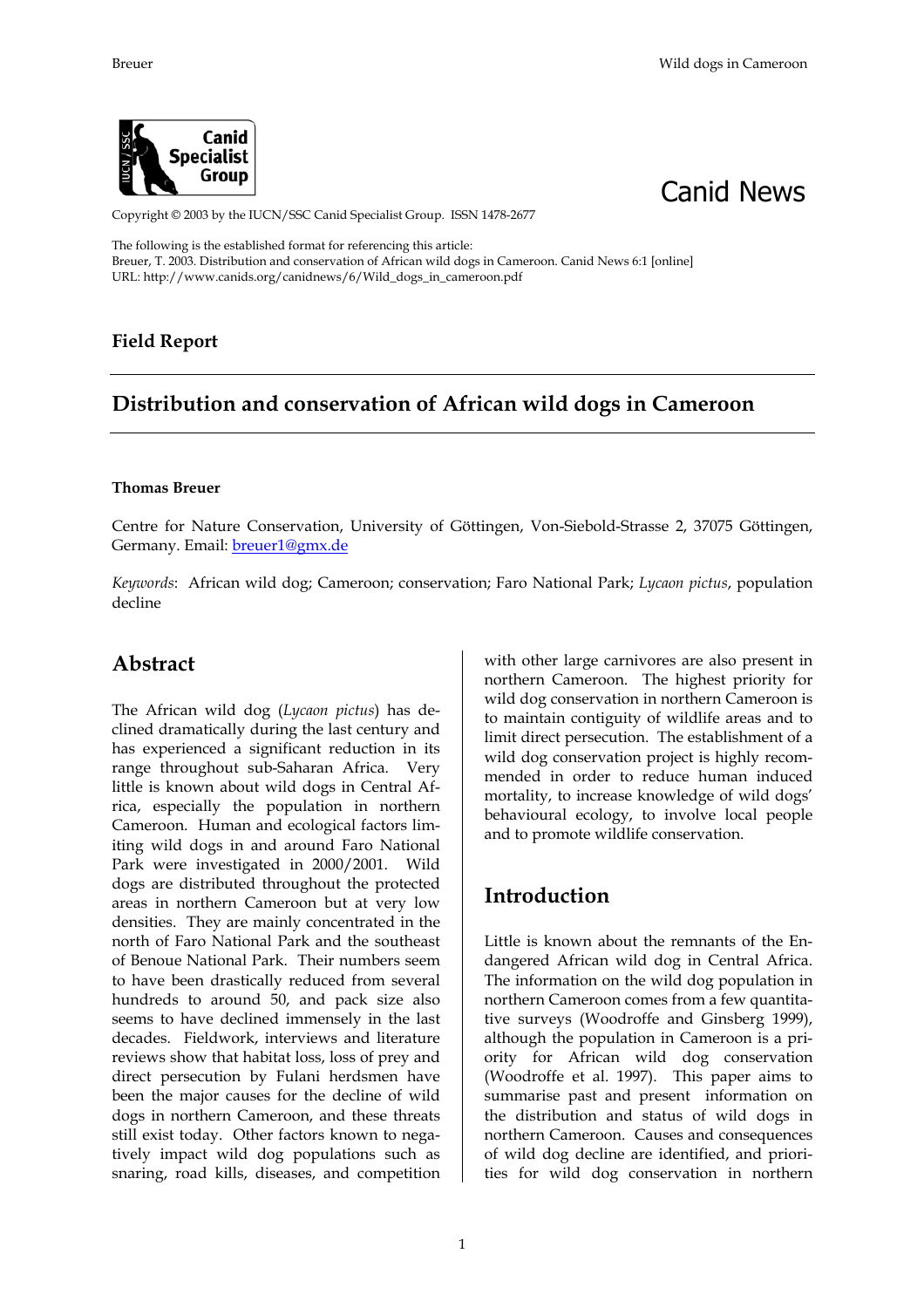Cameroon are proposed. The information is compared with results from an interview study, which was carried out in 28 villages in the periphery of the national parks and hunting zones of the North Province in 1999 (Bene Bene et al. 1999). Management strategies relating to wild dog conservation are discussed.

### **Methods**

Faro National Park, FNP (3,300km2) is one of three national parks (also Benoue National Park, BNP (1,800km2) and Bouba Ndjida National Park, BNNP (2,200km2)) in northern Cameroon. The protected areas in the GEF savanna ecosystem component (30,692km2) south of the provincial capital also include 26 hunting zones, one research zone of the Garoua Wildlife School (Z19), and a game farming zone (Z8b) (Figure 1). The main vegetation type is Sudanian woodland savannah, dominated by a dry season from November until April. The rainy season from May until October brings 1,200-1,400mm rainfall.



Figure 1. Protected areas in northern Cameroon

After all available literature on prior research in wild dogs in northern Cameroon was studied, the author visited the Doudja-Region in the south-east of BNP and the north of FNP for some days in December. Fieldwork was conducted in FNP, because the area seemed to harbour the highest number of remaining wild dogs in northern Cameroon in 1999 (Bene Bene et al. 1999).

The field survey was conducted in the northern

part of FNP, adjoining hunting zones (Z13 and Z18) and a community-hunting zone between the villages Voko and Bantadje (ZVB). The field team generally consisted of three trackers, the author and occasionally a game guard. An area of over 900km2 was covered on foot (more than 2,000km of random walks) on 88 days (between 6h30 and 17h30) between January and June 2001. FNP was surveyed on 61 days from January-May (49 days between Mayo Nial and Mayo Fel, 12 days between Mayo Nial and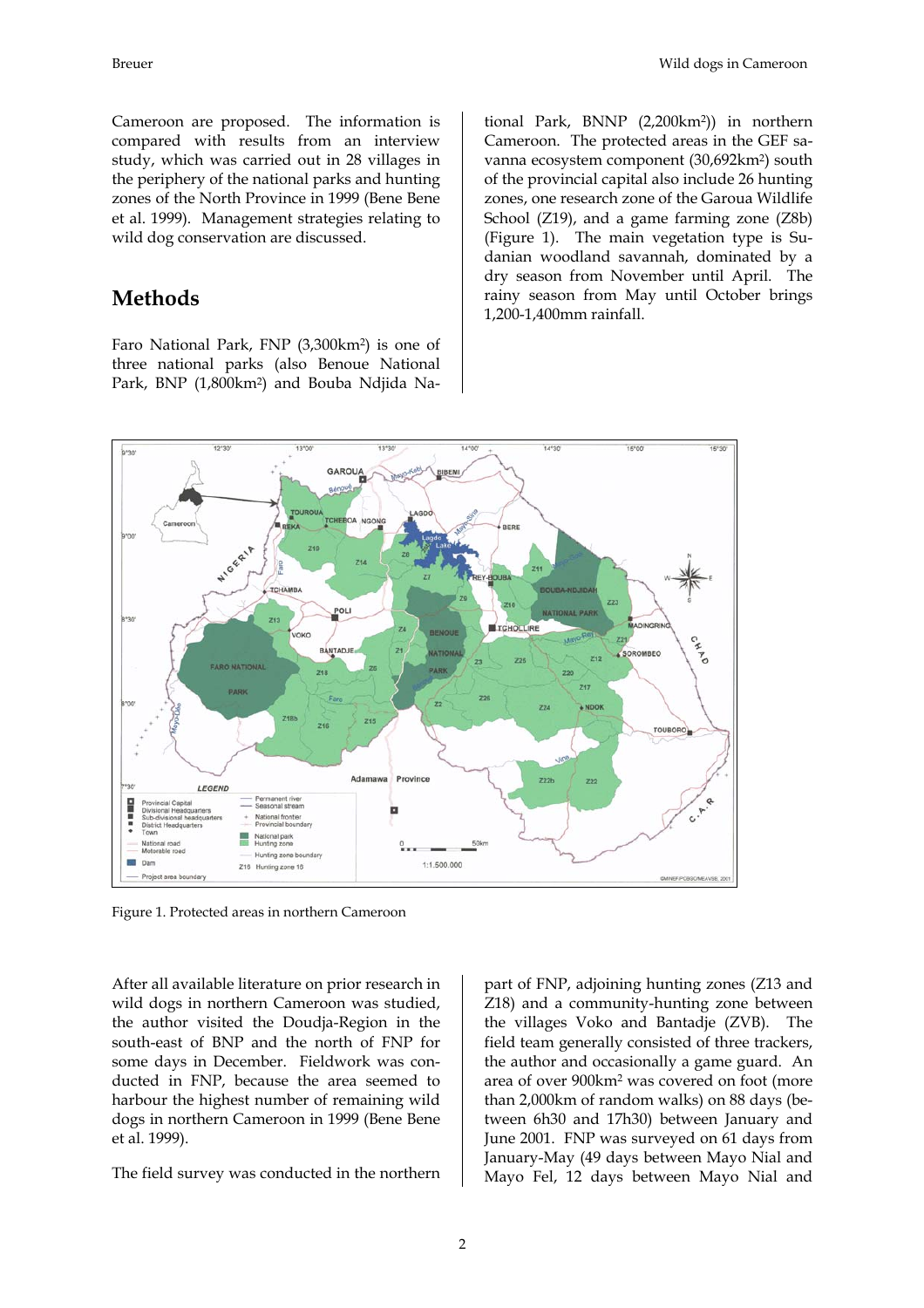Mayo Life), ZVB and Z18 (eight days/end of April-beginning May), and Z13 (19 days/June). During these walks all wild dog and other large carnivore observations and indirect signs, such as spoor, dens and faeces were recorded by taking a GPS position. Indirect signs were positively identified and aged with the help of trackers and field guides (Breuer 2001). Additionally, only signs more than ten kilometres away from villages were attributed to wild dogs because of the presence of domestic dogs (*Canis familiaris*). Interviews were conducted around FNP with villagers, game guards and the conservator of FNP using pre-formulated questionnaires (Breuer 2001). Additionally, simple discussions, especially in the local market, gave an insight into peoples' attitudes towards wild dogs. All reported sightings during 2000/2001 (provided by villagers, trackers, poachers, game guards, researchers and conservators of national parks) of wild dogs in northern Cameroon were noted, although no

# **Results**

FNP.

#### **Present distribution of wild dogs in northern Cameroon**

intensive interviews were conducted outside

Figure 2 shows the locations where observations of wild dogs were reported in 2000/2001 in the Faro region. Only indirect signs of wild dogs were made during fieldwork. In total, 32 cases of spoor were recorded, of which the majority of observations (81%) were from Z13. Only a few cases of spoor were recorded in FNP and in ZVB. Faeces were found eight times. Four former dens were localized with the help of trackers. One of the two dens in FNP was found on an inselberg in the eastern tip of FNP and was used by spotted hyenas (*Crocuta crocuta*) and lions (*Panthera leo*). Lion faeces and spoor were found near the second denning area. The two other dens were found in the ZCB. Fulani herdsmen burned one of them in 2000.

Lions and spotted hyenas are present throughout the study area. Lions are mainly concentrated along watercourses and riparian vegetation.

Table 1 summarises the reported observations of wild dogs in northern Cameroon. Data provided only a small amount of information on age and sex structure of the packs. Sometimes, information was given only on a sighting without numbers of wild dogs seen, and without the date. Observed pack size varied from one to 15 wild dogs. Average pack size was 6.6 ± 0.9 (including only observations reporting a quantitative pack size). Some observations might be of the same pack, especially in the northern part of FNP. If the reported sightings of 15, eight and 12 wild dogs were of only three different packs, then average pack size is reduced to  $4.7 \pm 0.8$ . Calculated mean pack size from the interview study of Bene Bene et al. (1999) is  $10 \pm 2.2$ . The highest densities of wild dog in northern Cameroon are found in the north of FNP and its adjoining hunting zones as well as Z2, Z25 and Z26 south-east of BNP and in the south of BNNP. All reported sightings of packs larger than 12 wild dogs were reported in and around FNP only, and might represent one single pack which ranges in Z13 (see below). Direct observations of wild dogs by trackers of the professional hunter in Z13 were not uncommon, and it seems that wild dogs frequently range in this area. There was no wild dog observation in Z18bis in the season 2000/2001. The hunting guide in Z18 did not provide any information on wild dogs, and he was not co-operative. Wild dogs seem to be rare in the east of FNP and the adjoining hunting zones. Except for one sighting of seven wild dogs, all reported sightings were for solitary animals or packs not larger than three wild dogs. This is in strong contradiction to their former abundance in this area. The reason for this decline is unknown, but might be attributed to direct persecution and a rabies outbreak in the villages between Voko and Mayo Djarindi (Kuwong, pers. comm.). There were only a few reported sightings of wild dogs in the northern part of FNP. Game guards rarely make patrols, and other people do not provide information on wild dogs because this might indicate that they have been inside the park illegally. From the observations reported from the north-western part of the area it is clear that wild dogs frequently range outside protected areas. They were additionally seen in 2000 in and around the villages west of FNP. Pups are born at the end of the rainy season and the beginning of the dry season around October. One pack, which ranges in the northern part of FNP and Z13, successfully raised five pups in the breeding season of 2000/2001. A breeding pack was also reported south-east of BNP in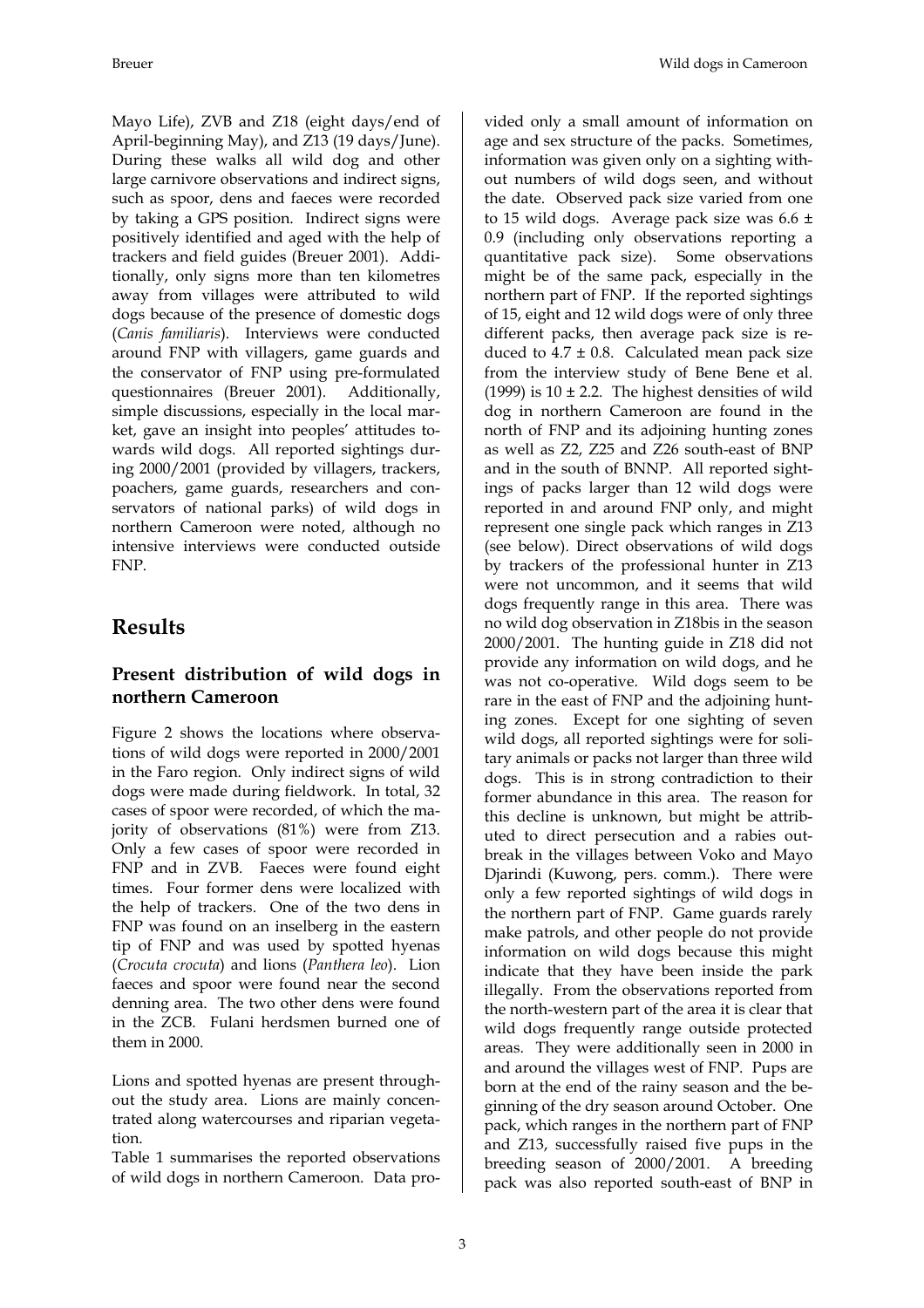December. Sightings in other areas than FNP are rare and packs seem to be very small. During the 2000/2001 season, no wild dogs were seen in Z9, although more than ten wild dogs were reported during a previous survey (Bene Bene et al. 1999) (Figure 3).



Figure 2. Reported sightings of wild dogs in northern Cameroon 1998/1999 and 2000/2001 (modified from Bene Bene et al. 1999)

Wild dogs were located south of BNNP during 2001, which may indicate that the population is contiguous with BNP, although no wild dog sign was found during a field survey from April-September 2001 (Kock, pers. comm.). No wild dogs were seen in BNNP during a large mammal count during January/February 2001 (Gomsé, pers. comm.). Observations in BNP are also very rare. No information from the south and west of FNP was available.

#### **Distribution and status of wild dogs in northern Cameroon**

No attempt was made to estimate wild dog numbers in the Faro region based on spoor pattern. Spoor is not seen on the hard soil. Antelopes and wind blur spoor in the sand of seasonal rivers. Spoor is only clearly seen in the mud near water points over a longer period. Spoor is highly visible during rainy season, but is effaced by new rain.

It is clear that wild dogs are distributed over the whole protected areas net in northern Cameroon but at a very low density. Wild dogs have declined dramatically in BNNP since the 1970s. Bosch (1976) estimated the wild dog population in BNNP alone to around 40-80 animals in the 1970s. No population estimate of wild dogs in earlier years from other regions is available. Table 2 summarises population estimations by Bene Bene et al. (1999) and this survey. The estimation of the population by the interview study of Bene Bene et al. (1999) appropriately describes the mosaic-like distribution of the packs. They estimated that there are around 50 wild dogs remaining in northern Cameroon (population estimation for 1998: 49; 1999: 61) (Bene Bene et al. (1999)) (Table 2).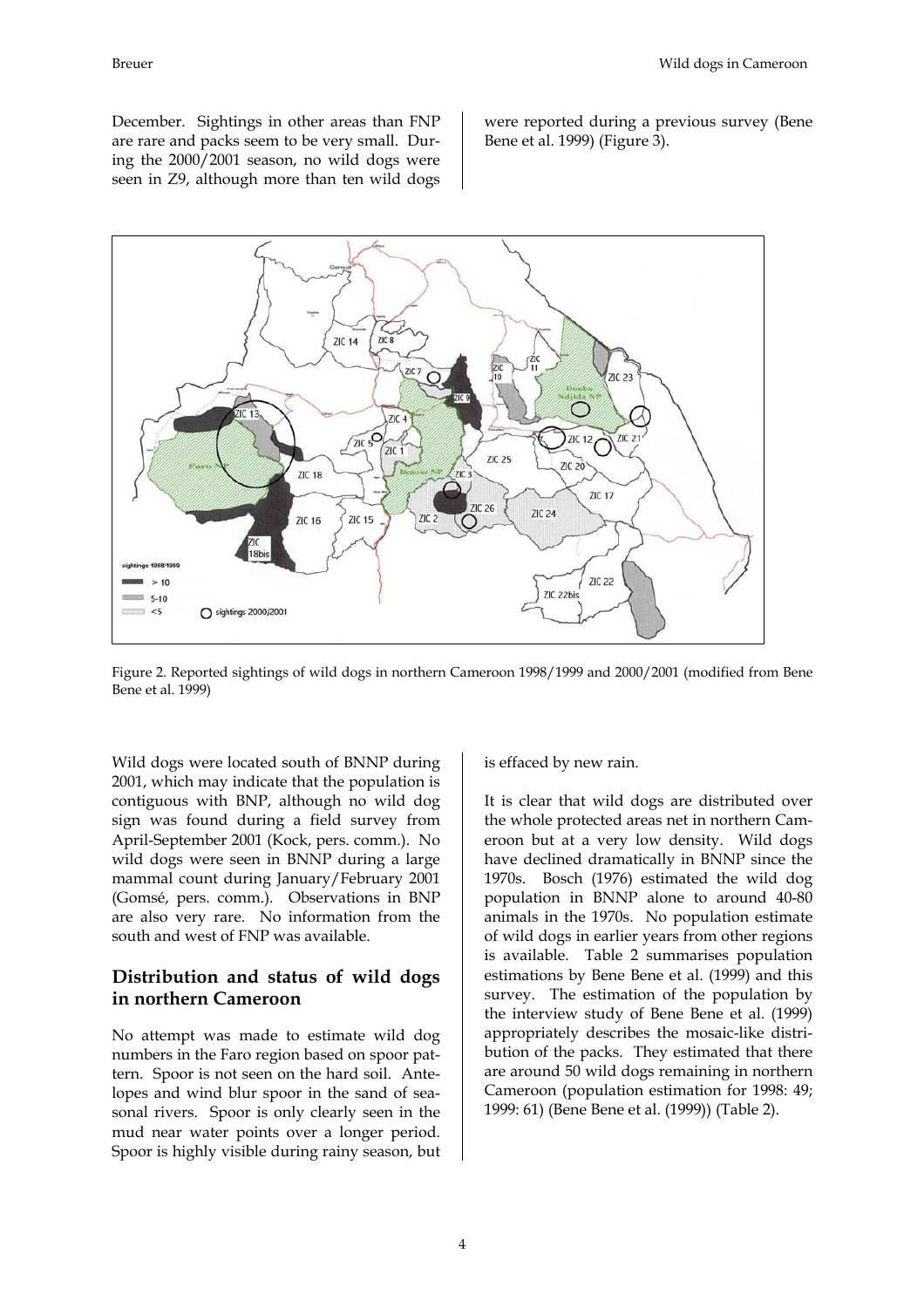| Date             | Protected area              | Location                                        | Number                    | Adults Male Fem          |                          |                          | Juv                  |
|------------------|-----------------------------|-------------------------------------------------|---------------------------|--------------------------|--------------------------|--------------------------|----------------------|
| September 2000   | Bouba Ndjida<br>NP          | Mayo Demsa                                      | $\overline{4}$            |                          | $\overline{?}$           | $\overline{\mathcal{C}}$ | $\overline{?}$       |
| March 2001       | South of Bouba<br>Ndjida NP | 15 km from village Tam<br>6                     |                           | $\overline{\mathcal{C}}$ | ?                        | $\overline{\mathcal{C}}$ | ?                    |
| December 2000    | Faro NP (east)              | 15 km southeast of Camp<br>7<br>Hippopotame     |                           | $\overline{\cdot}$       | ?                        | $\overline{\mathcal{C}}$ | $\overline{?}$       |
| Mid April 2001   | Faro NP (east)              | $\overline{2}$<br>Eastern tip                   |                           | $\overline{\mathcal{E}}$ | $\overline{?}$           | $\tilde{?}$              | $\overline{?}$       |
| Begin 2000       | Faro NP (north)             | 12                                              |                           | $\overline{?}$           | $\overline{?}$           | $\overline{?}$           | $\overline{\cdot}$   |
| 10 November 2000 | Faro NP (north)             | $\,8\,$<br>Mayo Isselou near Tongo              |                           | 6                        | 3                        | 3                        | $\overline{2}$       |
| 20 November 2000 | Faro NP (north)             | near Mali<br>12                                 |                           | 9                        | 5                        | 4                        | 3                    |
| November 2000    | Faro NP (north)             | Mayo Nial<br>2                                  |                           | $\overline{?}$           | ?                        | $\overline{?}$           | $\overline{\cdot}$   |
| November 2000    | Faro NP (north)             | $14 - 15$<br>Confluence of Mayo Kokalti         |                           | $\ddot{?}$               | ?                        | $\tilde{?}$              | $\overline{\cdot}$   |
| February 2001    | Faro NP (north)             | Faro NP (Tapare)<br>2                           |                           | 2                        | ?                        | ?                        | ?                    |
| March 2001       | Faro NP (north)             | near Mayo Fel<br>many                           |                           | $\overline{?}$           | $\overline{\mathcal{E}}$ | $\overline{?}$           | $\ddot{?}$           |
| Mid March 2001   | Faro NP (north)             | Mayo Faro, near Mayo Fel<br>6                   |                           | 6                        | ?                        | $\overline{?}$           | $\overline{\cdot}$   |
| 16 April 2001    | ZCB Voko-<br>Bantadje       | Mayo Boukar between<br>Djonge and Bantadje      | 2                         |                          | $\overline{?}$           | $\overline{\mathcal{C}}$ | $\overline{?}$       |
| January 2001     | ZCB Voko-<br>Bantadje       | Bantadje                                        | $\mathbf{1}$              | $\mathbf{1}$             | ?                        | ?                        | ?                    |
| November 2000    | ZIC <sub>2</sub>            |                                                 | ?                         | ?                        | ?                        | ?                        | $\overline{?}$       |
| 2000/2001        | ZIC <sub>5</sub>            |                                                 | $\overline{\mathcal{E}}$  | $\overline{?}$           | ?                        | ?                        | $\overline{?}$       |
| February 2001    | ZIC <sub>7</sub>            |                                                 | $\overline{4}$            | $\overline{\cdot}$       | $\overline{\mathcal{C}}$ | $\overline{\cdot}$       | $\overline{\cdot}$   |
| ?                | ZIC <sub>12</sub>           |                                                 | 6                         | ?                        | ?                        | ?                        | ?                    |
| March 2000       | ZIC <sub>12</sub>           |                                                 | 8                         | $\overline{\mathcal{C}}$ | $\overline{\phantom{a}}$ | $\overline{\mathcal{C}}$ | $\ddot{?}$           |
| 20 May 2001      | ZIC <sub>13</sub>           | near Dundai                                     | 14-15                     | $\ddot{?}$               | ?                        | $\overline{?}$           | $\ddot{?}$           |
| 25 May 2001      | ZIC <sub>13</sub>           |                                                 | 15                        | 10                       | ?                        | ?                        | 5                    |
| April 2000       | ZIC <sub>13</sub>           |                                                 | $\mathbf{1}$              | ?                        | ?                        | ?                        | $\overline{\cdot}$   |
| Begin March 2001 | ZIC <sub>13</sub>           | 8 km north-east of Dschal-<br>?<br>many<br>ingo |                           |                          | ?                        | ?                        | $\ddot{?}$           |
| End March 2001   | ZIC <sub>13</sub>           | near Mayo Djarindi                              | $\ensuremath{\mathbf{3}}$ | $\mathfrak{Z}$           | $\ddot{\cdot}$           | $\ddot{?}$               | $\ddot{\mathcal{E}}$ |
| January 2001     | ZIC <sub>13</sub>           |                                                 | 6                         | 6                        | $\overline{?}$           | $\overline{?}$           | $\ddot{\phantom{0}}$ |
| March 2001       | ZIC <sub>13</sub>           | 5 km from Mayo Faro                             | $\mathbf{1}$              | $\overline{?}$           | ?                        | ?                        | ?                    |
| March 2001       | ZIC <sub>13</sub>           |                                                 | 8                         | 8                        | $\overline{?}$           | $\overline{?}$           | $\ddot{?}$           |
| March 2001       | ZIC <sub>13</sub>           | Mayo Konoue                                     | $\overline{4}$            | $\ddot{?}$               | $\overline{\mathcal{E}}$ | $\overline{?}$           | $\ddot{?}$           |
| <b>May 2001</b>  | ZIC <sub>13</sub>           |                                                 | 8                         | 8                        | $\overline{?}$           | $\ddot{?}$               | $\ddot{?}$           |
| Mid April 2001   | ZIC <sub>13</sub>           | near Campement des<br>6<br>Hippopotame          |                           | $\overline{?}$           | ?                        | ?                        | $\ddot{?}$           |
| November 2000    | ZIC <sub>13</sub>           |                                                 | $14 - 15$                 | 10                       | $\ddot{?}$               | ?                        | 4                    |
| November 2000    | ZIC <sub>13</sub>           | near Dundai                                     | $14 - 15$                 | $\ddot{?}$               | $\ddot{?}$               | $\overline{?}$           | $\ddot{?}$           |
| 10 June 2001     | ZIC <sub>18</sub>           | Mayo Djarindi near Taroua                       | $\mathbf{1}$              | $\mathbf{1}$             | $\mathbf{1}$             | $\ddot{?}$               | $\ddot{?}$           |
| $\overline{?}$   | ZIC 23/21                   | Mayo-Djame                                      | 4                         | ?                        | ?                        | ?                        | ?                    |
| 4 June 2000      | ZIC <sub>26</sub>           | Hosere Mbansi                                   | 6                         | $\ddot{?}$               | $\ddot{?}$               | $\ddot{?}$               | $\ddot{?}$           |

### Table 1. Reported wild dog observations in northern Cameroon 2000/2001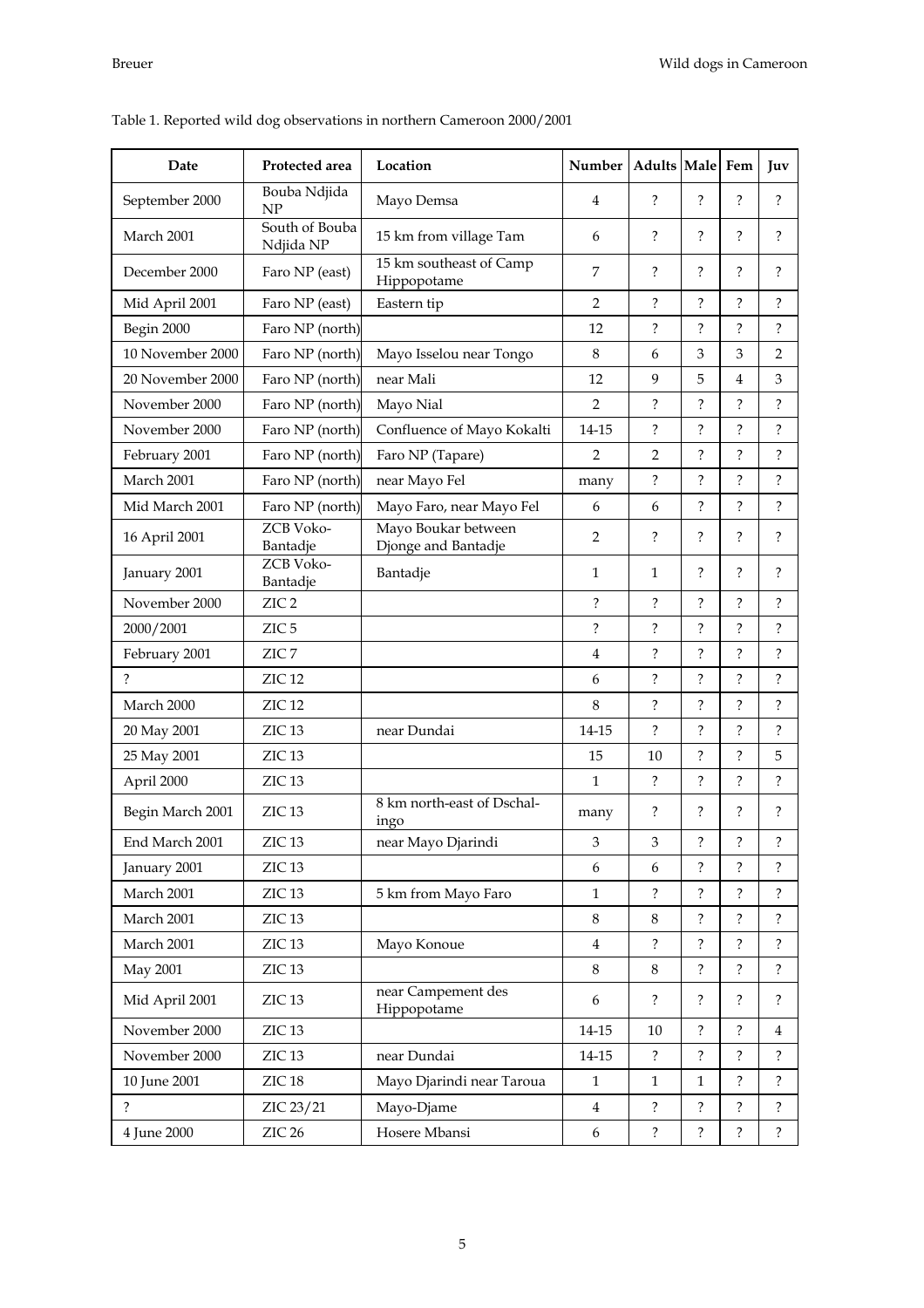

Figure 3. Wild dog signs and location of direct sightings (with number of wild dogs seen) in and around Faro NP 2000/2001

| Year    | <b>Number of observed Wild Dogs</b> | <b>Population Size</b>      |                                   |           |
|---------|-------------------------------------|-----------------------------|-----------------------------------|-----------|
|         | Faro NP $&$<br>Surroundings         | Benoue NP &<br>Surroundings | Bouba Ndjida NP &<br>Surroundings |           |
| 1998    | 20                                  | 15                          | 14                                | 49        |
| 1999    | 35                                  | 23                          | 3                                 | 61        |
| 2000/01 | 20-30                               | $10 - 20$                   | $5 - 15$                          | $35 - 65$ |

Table 2. Estimated number of remaining wild dogs in northern Cameroon (Source: Bene Bene et al. 1999, Breuer 2002)

This gives a density of 0.0016-0.002 wild dogs/km2 for northern Cameroon. The information on reported sightings in 2000/2001 is not very detailed. It is very difficult to give an accurate population estimation of wild dogs in northern Cameroon based on sightings in 2000/2001, so that Figure 3 shows locations of sightings only. If two packs are occurring in the northern part of FNP and adjoining hunting zones, there might be around 25 wild dogs (15 + eight + solitary ranging individuals) in this area. But it is not clear if two packs range in the Faro area, because pack members can form sub-units or can separate for some days and rejoin later (Sillero-Zubiri, pers. comm.). One breeding pack of four to six wild dogs exists in the south-east of BNP and observations of a pack of four wild dogs north of BNP have been made. There is at least one pack of four to six wild dogs ranging in the south of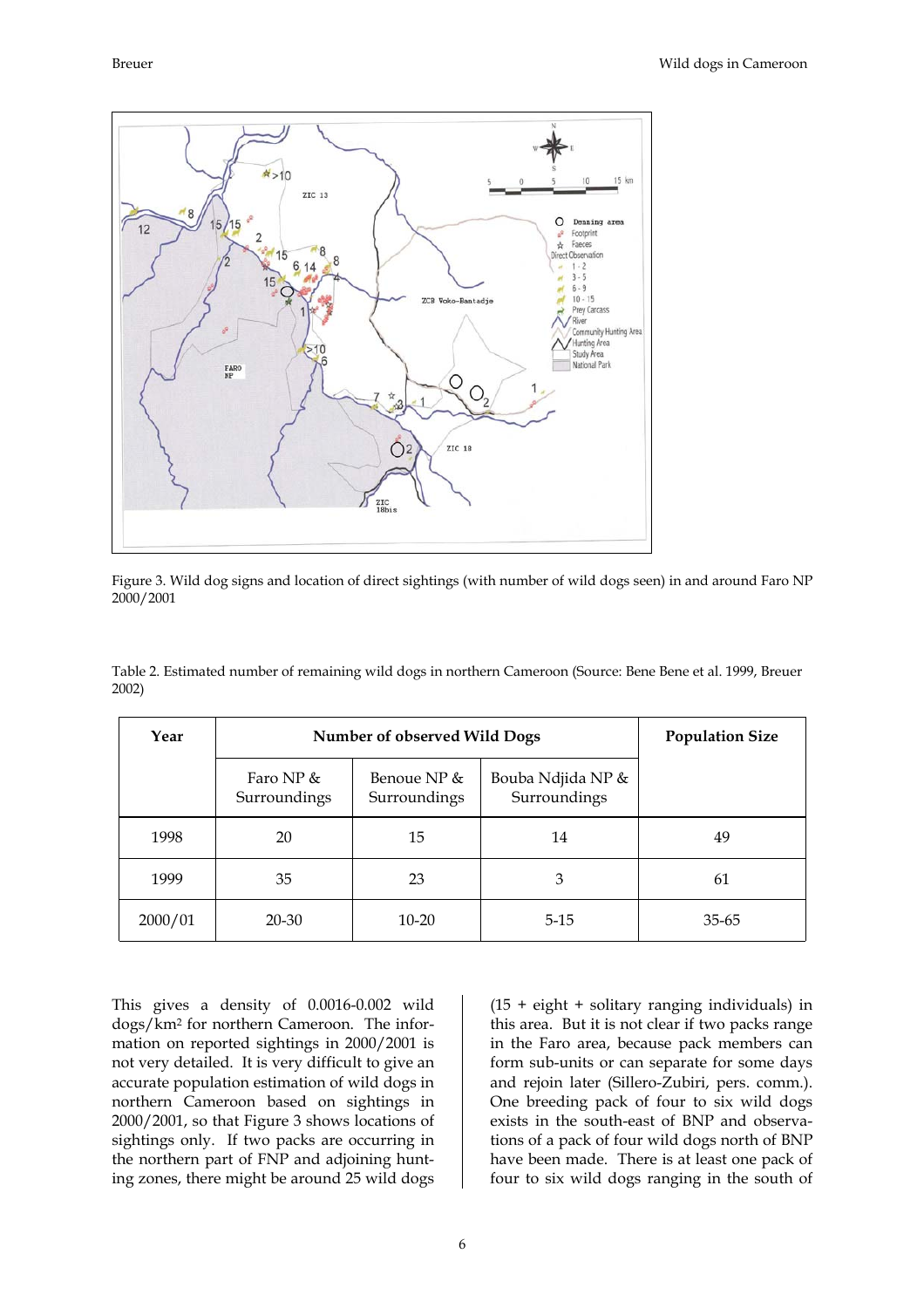Breuer Wild dogs in Cameroon

BNNP (Figure 3). A pack of four wild dogs was seen in the north of BNP in Z4. Wild dog numbers between FNP and BNP are unknown. In total there are at least 25 wild dogs occurring in the areas where information was available, but possibly 41 (Table 2), giving a very low density of 0.0008-0.0013 wild dogs/km2. Wild dogs seem to be extinct around Ngaoundere, north of the Lagdo Sea and north of Poli in Z14 and Z19. Wild dogs were reported to exist south of FNP in the mountain forests of Tchabal Mbabo, 100km south of FNP (GEF 2001, Anon., pers. comm.). Wild dogs are still present in Gashaka Gumti NP, Nigeria, 200km south-west of FNP (Baggett 1998). They are frequently seen in the Mbere Valley in the extreme south-east of the North Province south of Touboro (Chad Export Project 1999). Wild dogs might have never occurred in the Waza-Logone floodplain in the extreme north (Woodroffe et al. 1997).

#### **Factors limiting wild dogs in northern Cameroon**

MINEF (Ministry of Environment and Forestry) upgraded the legal protection of wild dogs in 1998 from partial protection to a total ban on hunting. Fieldwork, interview results and literature reviews showed that wild dogs are exposed to the same threats as have been reported in other populations in Africa (Woodroffe et al. 1997). Bene Bene et al. (1999) report that wild dogs were systematically eradicated by Fulani herdsmen around the villages near Ngaoundere and are now extinct in these areas. Villagers told that the Fulani regularly killed wild dogs around their dens near the village Mbe between FNP and BNP (Bene Bene et al. 1999). It was reported that they have killed juveniles in the ZCB Voko-Bantadje east of Faro (Kuwong 2000). Fulani herdsmen are present throughout northern Cameroon and regularly use protected areas as grazing pastures for their cattle (MINEF 2000, Breuer and Mühlenberg in prep. a)

Wild dogs have been a trophy species before their revalorisation to category A in 1999. Killing of wild dogs might still be carried out in some hunting zones (Bene Bene et al. 1999; Owada 2000) but there is no evidence for this (Breuer 2002). A hunting guide shot one pregnant wild dog in 1998 (Anon., pers. comm.). Villagers are generally hostile towards wild dogs and traditional authorities decide whether or not to kill wild dogs, even without MINEF's permission (Breuer 2002). The Lamido of Wangai was reported to have given permission to kill one adult wild dog, which had killed a goat (Breuer 2002).

Cable snares are present in the whole study area, especially on trails to waterholes and mayos (Breuer and Mühlenberg in prep. a). It was twice reported that wild dogs were caught in cable snares, and died in both events (Breuer 2002). While following the adult wild dog, the field team passed three places on antelope trails, where snares have been present recently. Trackers saw one injured (right hind foot) adult wild dog in ZIC 13. A spotted hyena was found in a snare in eastern part of FNP (Tiawoun, pers. comm.). One tracker reported that a car hit an adult wild dog on the road from Voko to Wangai in 1998 when he was chasing a Buffon's kob (*Kobus kob*). The animal died and was later consumed in the village (Breuer 2002). The highway between Garoua and Ngaoundere may be a real danger for wild dogs, although road signs were set up to show the importance of wildlife corridors (Breuer 2002). Kuwong (2000) reports that trackers have found one adult wild dog dead in a hole, which was excavated by gold washers. The presence of infectious diseases like rabies and canine distemper virus in freeranging domestic dogs around villages, and of traditional herdsmen, are possible threats to wild dogs in northern Cameroon (Breuer 2002). Kuwong (1999) showed that domestic dogs around FNP are sero-positive for rabies (8%), canine distemper virus (22%) and have many parasites. The interview study in 1999 showed that domestic dogs are present in all investigated villages with an average of 16 dogs/village (Bene Bene et al. 1999).

The loss of wildlife habitat due to livestock grazing, agriculture and firewood off-take and the decline of prey species, mostly caused by poaching, present common conservation problems in northern Cameroon (Breuer 2002, Breuer and Mühlenberg in prep. a) limiting the potential for increase of the wild dog population (Fuller and Sievert 2001).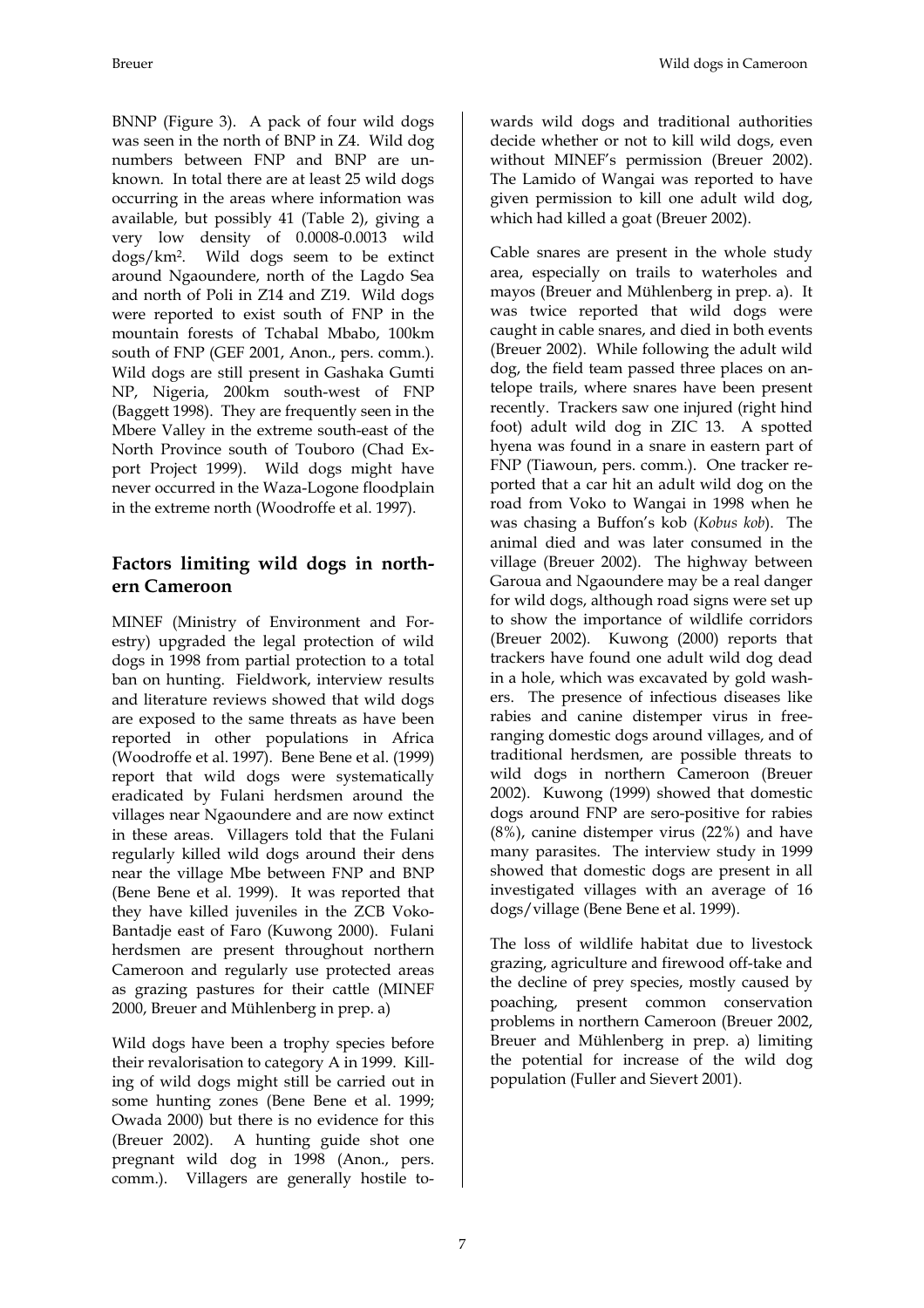The diet of wild dogs, lions and spotted hyenas in northern Cameroon overlaps substantially (>90%), which indicates high feeding competition (Breuer and Mühlenberg in prep. b). Buffon's kob, which depends permanently on water, is the most consumed prey species and large carnivores are mainly concentrated along watercourses (Breuer and Mühlenberg in prep. b). Interspecific competition around denning areas is also possible. Hyena and lion densities in northern Cameroon are unknown (Mills and Hofer 1998, Bauer et al. 2001), but seem to be very low (pers. obs.), so that interference competition at kills might be rare (Creel and Creel 2002). No direct killing of wild dogs by lions was reported. Bene Bene et al. (1999) have assumed that lions are more concentrated in national parks because of trophy hunting, and that wild dogs therefore avoid the national parks.

# **Discussion**

The estimation of population size through identification of each individual wild dog is very time-consuming, and can only be done during long-term studies. It is only possible in open habitat with good access and infrastructure (Gros et al. 1996). Assessing population size with this method has only worked successfully in Kruger NP with the help of more than 5,000 photographs (Maddock and Mills 1994).

The results from this study provide additional information on wild dog distribution in northern Cameroon, but cannot replace the regionwide survey done by Bene Bene et al. (1999). Some areas were not surveyed. Most information comes from FNP and surrounding areas, and from missions of WWF staff to areas east of BNP and from BNNP.

Interview studies have provided good results on cheetahs (*Acinonyx jubatus*), which are also wide-ranging and live at low densities (Gros 1998, 2002). Collecting information on wild dog sightings and distribution will be crucial for their survival in northern Cameroon. Ideally, questionnaires need to be distributed among hunting guides, before a survey starts. Hunting guides and their clients must be asked to provide photographs taken during the hunting season. Leaflets with pictures of wild dogs should be distributed to inform the villagers and local authorities (lamidos) of declining wild dogs, and ask for co-operation. They can supply information on all direct (numbers, age classes, sex ratio) and indirect observations, as well as presence of Fulani herdsmen.

#### **Problems of a small wild dog population**

The three national parks and their adjoining ZICs with an area of more than 30,000km2 are principally large enough to hold a viable population of a wide-ranging species like the African wild dog. However, the project area is not continuous wildlife habitat, as villages, cultivation, and nomadic herdsmen in the habitat fragments interrupt it. Population viability analysis has shown that wild dogs are extremely resilient and can buffer a lot of disturbances (Woodroffe et al. 1997). But not only the total number of remaining wild dogs, but also their spatial distribution is essential for the survival rate of the population. Wild dogs in northern Cameroon live at very low densities and are effectively isolated, due to large distances to other protected areas with wild dog populations, thus limiting the potential of recolonisation and recovery.

#### **Influences of small pack size**

Packs of more than 30 wild dogs were often seen during the 1980s (Bene Bene et al. 1999, Jacquet, pers. comm.). Average pack size in northern Cameroon has dramatically declined in the last three decades, and large packs of more than 30 wild dogs have not been observed within the last 20 years. Many solitary wild dogs have been sighted, and the largest pack size recorded was 15. The advantages of large packs are widely documented. Small pack size can have an enormous influence on breeding success, population viability and food intake (Courchamp and Macdonald 2001, Creel and Creel 2002). Obligate co-operators like the African wild dog depend on helpers generating inverse density dependence at the pack level, yielding an Allee effect (Courchamp et al. 2002). This has consequences at the pack level and at the population level, magnifying the effects of human and other threats to wild dogs.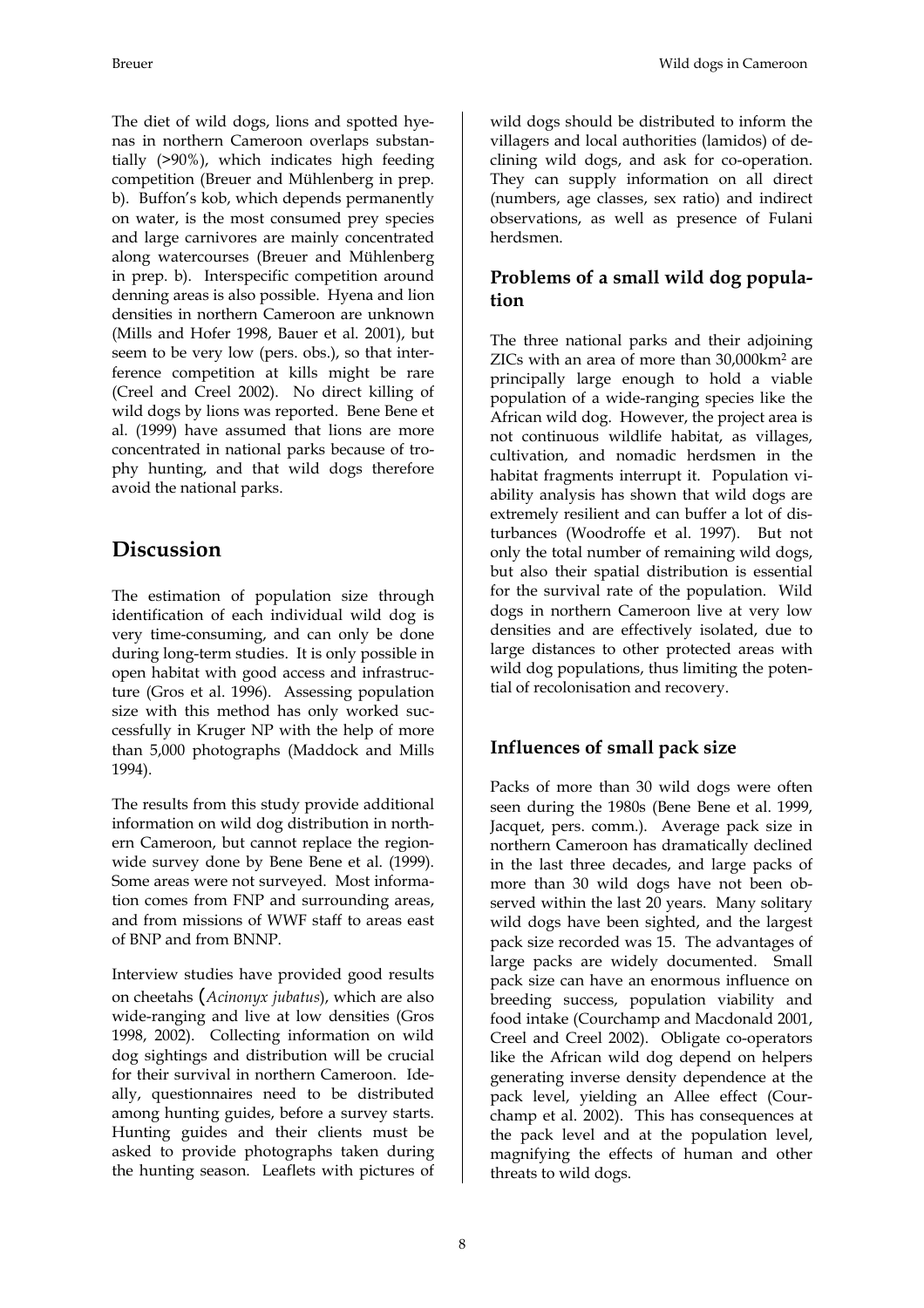### **Recommendations**

As Creel and Creel (2002) have pointed out, wild dog populations smaller than 100 individuals are facing a "substantial risk of extinction within 100 years" (p. 308). It is essential to develop and test appropriate management strategies for the recovery of wild dogs in northern Cameroon (Breuer 2002). Funds are urgently needed to establish a wild dog conservation project with a policy of conservation through action and education. Co-existence between carnivores and humans can only be achieved with involvement of local people (Sillero-Zubiri and Laurenson 2001). Awareness campaigns through discussions, leaflets, posters and stickers can help to inform the nomadic herdsmen, hunting guides, traditional authorities and the local population on the alarming status of wild dogs (Breuer 2002).

Continuous reports of sightings are necessary for the monitoring of the wild dog population in northern Cameroon. More information on wild dogs is needed in Z9 and other areas where wild dogs were seen previously, and also south of BNNP. The area around the Tchabal Mbabo mountain on the Adamawa-Plateau, 100km south-west of FNP, should be searched for wild dogs to confirm earlier signs. Reported sightings of wild dogs in the Mbere valley in the extreme southeast of the protected area system need to be confirmed (Breuer 2002).

Bounties should be set out before the denning season to increase information. High-intensity surveys should be carried out where wild dogs are reported to den, but particular care must be taken not to cause stress to the dogs around dens where they are most vulnerable (Breuer 2002). Given the fact that populations in decline have poor pup survival (Creel and Creel 2002), every effort should be made to protect wild dogs during the denning period.

All possible causes of death must be investigated and every effort should be made to increase wild dog survival. Regular patrols to remove cable snares should be undertaken, especially around wild dog dens and areas of high prey density. To limit road kills, road signs should be erected at wild dog crossing places. The circumstances under which livestock is killed by carnivores must be known, in order to suggest management strategies to

reduce livestock losses (Breuer and Mühlenberg in prep. b). Attempts to minimize livestock losses should be made in collaboration with local people, herdsmen and local authorities, using traditional methods to refine husbandry practices (Woodroffe 2001). Simple depredation strategies include improved vigilance by herdsmen and enclosures at nights (Breuer 2002).

Ecological relationships between the carnivores must be known in order to make conservation efforts more successful concerning both predator and prey density (Creel et al. 2001, Breuer and Mühlenberg in prep. b). More information on their natural antagonists will answer questions about wild dogs' ecological role in the large carnivore guild (Breuer 2001).

Active conservation measurements for wild dogs will not only help this endangered species, but can have positive effects for the whole habitat and its wildlife. Laws must be enforced, anti-poaching activities and regular monitoring must be carried out to protect wild dogs' habitat and prey. Habitat loss and fragmentation must remain low, because of wild dogs' wide-ranging behaviour. The integrity of large protected areas must be maintained, and corridors (if not already existing) must be established to maximise contiguity of national parks. The results obtained during this study enforce the importance of the wildlife area between FNP and BNP and possibly between BNP and BNNP concerning wild dog migration. Recently, the people of Djonge village agreed to build a new village at the border of ZCB in order to make the wildlife corridor free from human presence. The Lamido of Rey Bouba has proposed a corridor for wildlife between Z9 and Z10. Such efforts should be highly promoted and can be especially helpful in contiguity of the national parks. Ideally a cross-border park with Gashaka Gumti NP should be established, where wild dogs occur. Recent efforts of establishing a trans-boundary protected area of Gashaka-Gumti NP and Tchabal Mbabo area south of FNP are important developments for species that range across park borders (GEF 2001).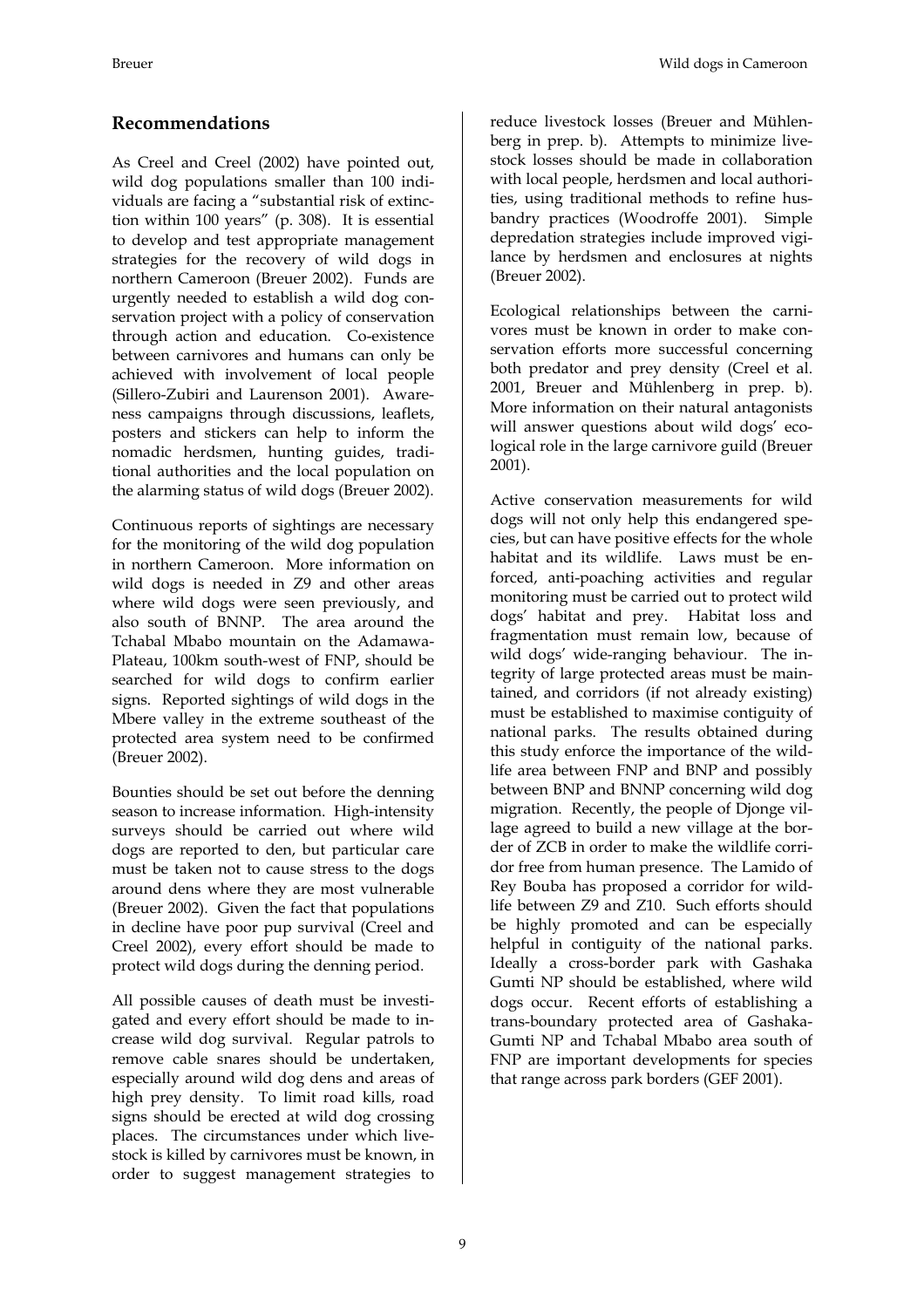# **Acknowledgements**

My sincere thank goes to the delegation of MINEF in the North Province for permission to work in and around Faro NP. Special thanks to WWF-NSSP (Northern Sudanian Savanna Project) for invaluable logistical support. Fieldwork was made possible by financial support from WWF and North Carolina Zoological Park. I am grateful to all the trackers and game guards, and other rural people for providing valuable information and their hospitality. Alistair Pole and two anonymous reviewers have commented on an earlier draft of this report.

# **Literature cited**

Baggett, S. 1998. *A questionnaire survey of the African wild dog in Gashaka Gumti National Park, Nigeria.* M.Res. Dissertation. University College, London.

Bauer, H., De Iongh, H.H., Princee, F. P.G. and Ngantou, D. (eds) 2001. *Status und Needs for Conservation of Lions in West und Central Africa: An Information Exchange Workshop Report,* Conservation Breeding Specialist Group (IUCN/SSC), Apple Valley, MN. URL: [http://www.african](http://www.african-lion.org/limbe_lion_report.pdf)[lion.org/limbe\\_lion\\_report.pdf](http://www.african-lion.org/limbe_lion_report.pdf)

Bene Bene, L.C., Gomsé, A., Tchamba, M. and Donfack, P. 1999. *Distribution passée, nombre et répartition actuelle du Lycaon (Lycaon pictus Temminck 1820) et d'autres espèces de carnivores (lion, hyène tachetée et chien domestique) au nord Cameroun*. Unpublished report, WWF-NSSP, Garoua, Cameroon.

Bosch, M.L. 1976. Enquête écologique du Parc National de Bouba Ndjida. FAO, Rom, Italy.

Breuer, T. 2001. Verbreitung und Nahrungsökologie des Afrikanischen Hyänenhundes and anderer Großkarnivoren in Nordkamerun. Diploma-thesis. University of Göttingen, Göttingen, Germany.

Breuer, T. 2002. Distribution, feeding ecology and conservation of the African wild dog (*Lycaon pictus*) in northern Cameroon. Unpublished report to WWF-CPO, Yaounde, Cameroon.

Breuer, T. and Mühlenberg, M. in prep. a. The impact of human activities on large mammals in Faro National Park, northern Cameroon.

Breuer, T. and Mühlenberg, M. in prep. b. Diet choice of large carnivores in northern Cameroon.

Chad Export Project 1999. Cameroon biological studies. Supporting document Volume 5.

Courchamp, F. and Macdonald, D.W. 2001. Crucial importance of pack size in the African wild dog *Lycaon pictus*. *Animal Conservation*  4:169-174.

Courchamp, F., Rasmussen, G. and Macdonald, D.W. 2002. Small pack size imposes a trade-off between hunting and pub-guarding in the painted hunting dog *Lycaon pictus*. *Behavioral Ecology* 18(1):20-27.

Creel, S. and Creel, N.M. 2002. *The African wild dog : behavior, ecology and conservation*. Princeton University Press, Princeton.

Creel, S., Spong, G. and Creel. N. 2001. Interspecific competition and the population biology of extinction-prone carnivores. In: *Carnivore conservation*. Gittleman, J.L., Funk, S.M., Macdonald, D.W. and Wayne, R.K (eds), Cambridge University Press, Cambridge.

Depierre, D. and Vivien, J. 1992. *Mammifères sauvages du Cameroun*. Ministère de la coopération et du développement, Paris, France.

Fuller, T.K. and Sievert, P.R. 2001. Carnivore demography and the consequences of changes in prey availability. In: *Carnivore conservation*. Gittleman, J.L., Funk, S.M., Macdonald, D.W. and Wayne, R.K (eds), Cambridge University Press, Cambridge.

GEF 2001. Transboundary collaboration for ecosystem conservation: the mountain forests of Gashaka-Gumti National Park, Nigeria and Tchabal Mbabo, Cameroon. Final concept draft for proposed GEF project. URL: [http://www.gefweb.org/Projects/Pipeline/P](http://www.gefweb.org/Projects/Pipeline/Pipeline_7/Concept_draft_5_Final.DOC) [ipeline\\_7/Concept\\_draft\\_5\\_Final.DOC](http://www.gefweb.org/Projects/Pipeline/Pipeline_7/Concept_draft_5_Final.DOC)

Gros, P.M. 1998. Status of the cheetah *Acinonyx jubatus* in Kenya: a field-interview assessment. *Biological Conservation* 85:137-149 .